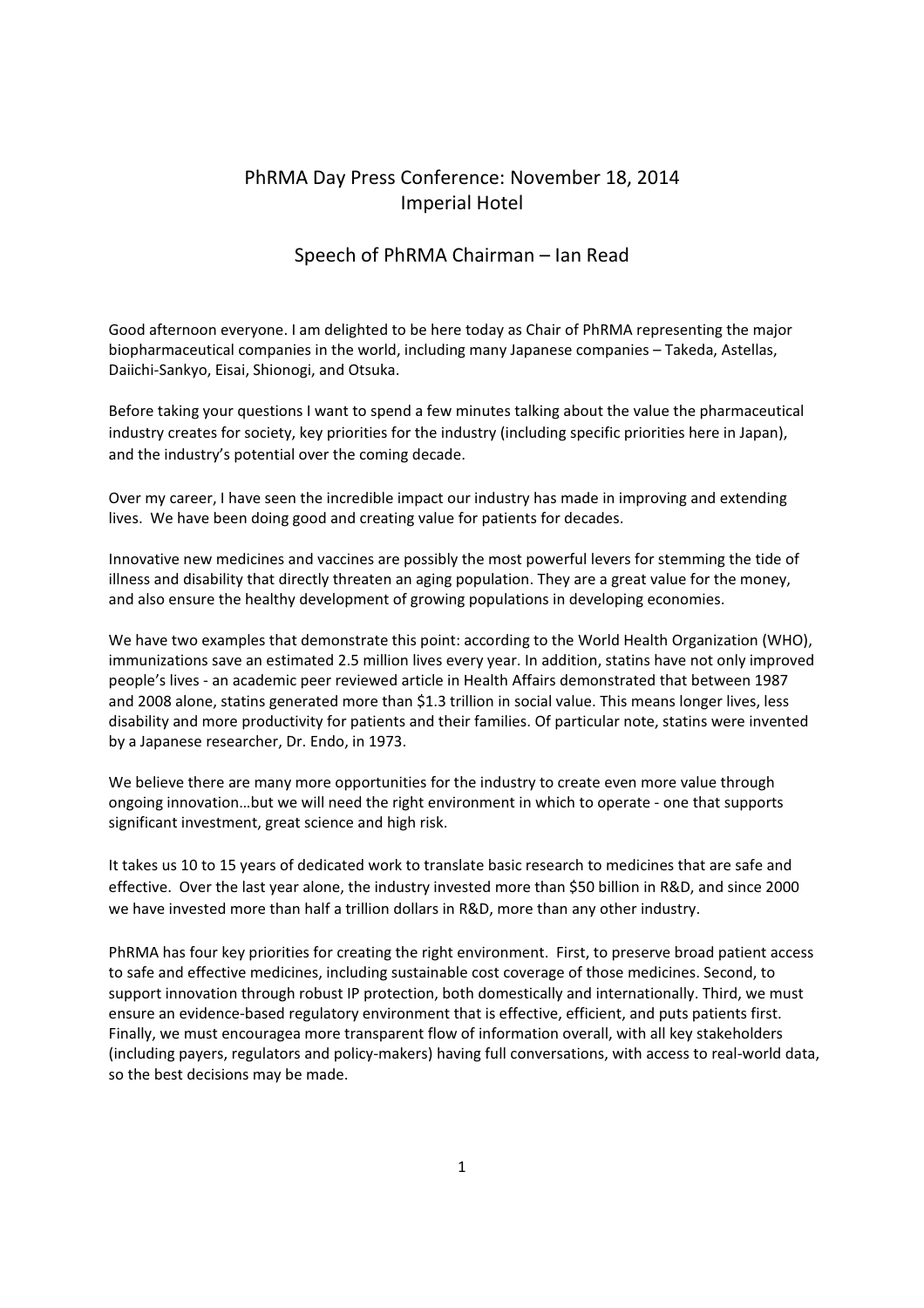These priorities address the most critical issues for enabling innovation and driving economic growth, throughcreating and supporting jobs, stimulating ongoing R&D, and raising the health and productivity of the workforce through delivery of the world's newest medicines.

Today the Japanese pharmaceutical industry employs 125,000 people and the foreign pharmaceutical companies employ another 40,000 people in Japan.

We know the Japanese government looks to our industry to promote economic growth, which can be achieved by having the right pricing and regulatory policies.

On the subject of pricing - I know there are unprecedented budget challenges facing Japan, especially with an aging population and an aging workforce. However, spending on pharmaceuticals has an important positive long-term budget impact. A recent study on the value of innovative medicines in Japan showed in the case of five new drugs, the overall financial benefit to the Japanese economy was 1.3- 1.5 trillion yen. This includes both the savings in treatment costs from using more innovative drugs and productivity benefits to the economy.

PhRMA appreciates the many significant improvements the government has made in recent years. This has increased our ability to bring the newest and most innovative medicines to Japanese patients.

For example the introduction four years ago of a new drug pricing system that rewards and encourages innovation was an important step. This system will shorten drug development and delivery timelines, promote innovation and investment, and ensure patients have prompt access to the world's newest and best medicines.

The two year renewal of the premium price system will help Japan's patients receive the world's best medicines. We ask that the government create long-term consistency by making this premium a regular part of the pricing system.

The amendment to the Vaccination law last year will provide greater access to important new vaccines for children and adolescents, and we are encouraged by the government's commitment to add additional vaccines to the list of recommended vaccines (including for adults).

The willingness of the Pharmaceuticals and Medical Devices Agency (PMDA) to look at new ways to speed up drug reviews is much appreciated. Under PDMA's improvements a total of 176 new medicines were introduced in the last 5 years, and review times for new medicines have decreased from 22 months to 11 months.Also I should note that our dialogue with PMDA is excellent and continues to deepen.

In addition we encourage further harmonization with international standards in clinical development, multiregional clinical trials, and risk management. PhRMA hopes MHLW and PMDA will be increasingly flexible in accepting data from other countries - in particular, from East Asian neighbors.

As an industrywe are committed to doing everything possible to ensure the safety of our drugs. We have been working closely with PMDA and the Ministry of Health Labor & Welfare (MHLW) on an